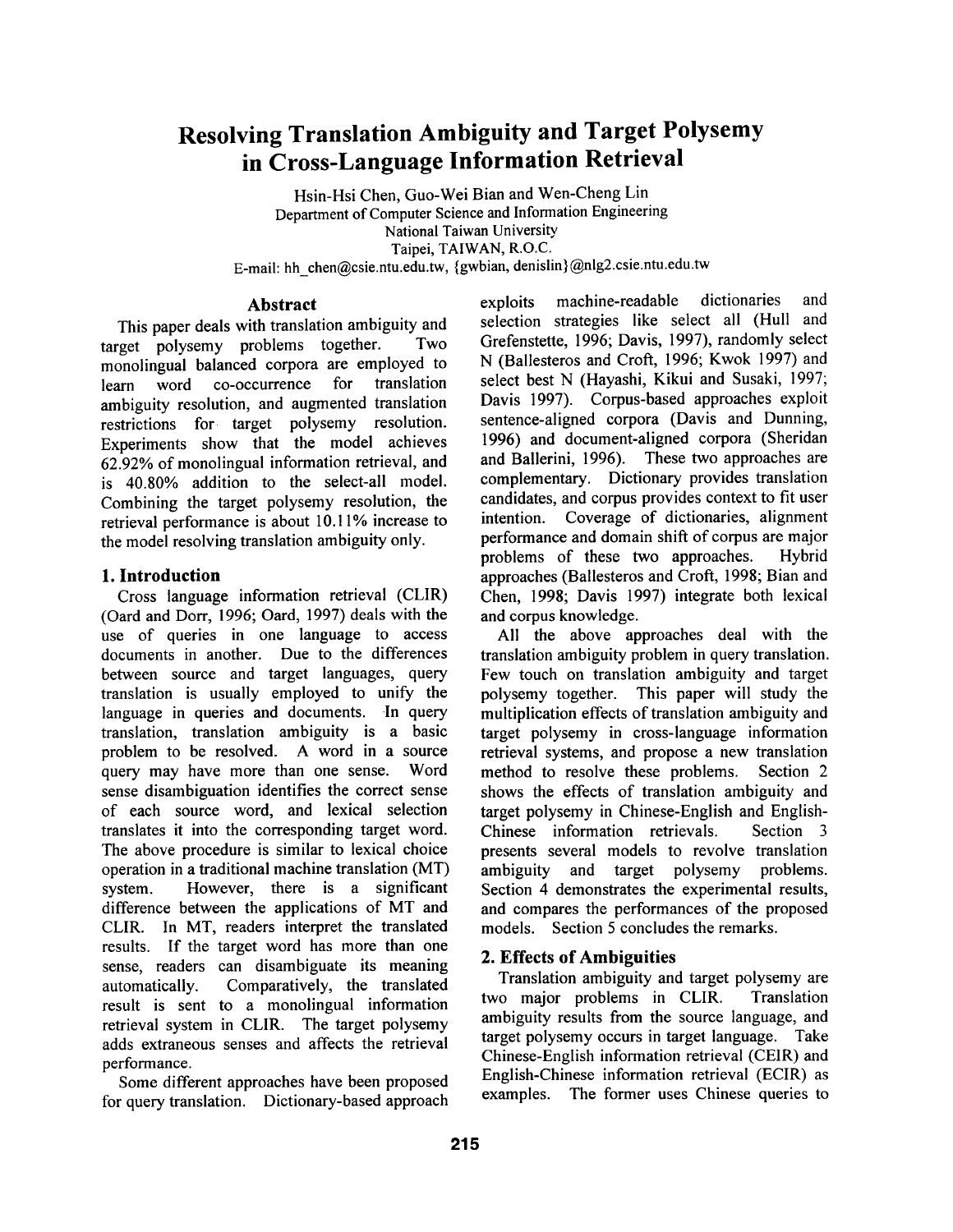**Table** 1. Statistics of Chinese and English Thesaurus

|                   | Total Words | Average # of Senses | Average # of Senses for Top 1000 Words |
|-------------------|-------------|---------------------|----------------------------------------|
| English Thesaurus | 29.380      | 687                 | 3.527                                  |
| Chinese Thesaurus | 53.780      | 397                 | .504                                   |

retrieve English documents, while the later employs English queries to retrieve Chinese documents. To explore the difficulties in the query translation of different languages, we gather the sense statistics of English and Chinese words. Table 1 shows the degree of word sense ambiguity (in terms of number of senses) in English and in Chinese, respectively. A Chinese thesaurus, i.e., 同義詞詞林 (tong2yi4ci2ci2lin2), (Mei, et al., 1982) and an English thesaurus, i.e., Roget's thesaurus, are used to count the statistics of the senses of words. On the average, an English word has 1.687 senses, and a Chinese word has 1.397 senses. If the top 1000 high frequent words are considered, the English words have 3.527 senses, and the bi-character Chinese words only have 1.504 senses. In summary, Chinese word is comparatively unambiguous, so that translation ambiguity is not serious but target polysemy is serious in CEIR. In contrast, an English word is usually ambiguous. The translation disambiguation is important in ECIR.

Consider an example in CEIR. The Chinese word " $#f''$  (yin2hang2) is unambiguous, but its English translation "bank" has 9 senses (Longman, 1978). When the Chinese word " $#$   $#$ " (yin2hang2) is issued, it is translated into the English counterpart "bank" by dictionary lookup without difficulty, and then "bank" is sent to an IR system. The IR system will retrieve documents that contain this word. Because "bank" is not disambiguated, irrelevant documents will be reported. On the contrary, when "bank" is submitted to an ECIR system, we must disambiguate its meaning at first. If we can find that its correct translation is " $##$ " (yin2hang2), the subsequent operation is very simple. That is, " $\mathcal{R}$   $\hat{\gamma}$ " (yin2hang2) is sent into an IR system, and then documents containing " $#$   $\uparrow$ " (yin2hang2) will be presented. In this example, translation disambiguation should be done rather than target polysemy resolution.

The above examples do not mean translation disambiguation is not required in CEIR. Some Chinese words may have more than one sense.

For example, "運動" (yun4dong4) has the following meanings (Lai and Lin, 1987): (1) sport, (2) exercise, (3) movement, (4) motion, (5) campaign, and (6) lobby. Each corresponding English word may have more than one sense. For example, "exercise" may mean *a question or set of questions to be answered by a pupil for practice; the use of a power or right;* and so on. The multiplication effects of translation ambiguity and target polysemy make query translation harder.

## **3. Translation Ambiguity and Polysemy Resolution Models**

In the recent works, Ballesteros and Croft (1998), and Bian and Chen (1998) employ dictionaries and co-occurrence statistics trained from target language documents to deal with translation ambiguity. We will follow our previous work (Bian and Chen, 1998), which combines the dictionary-based and corpus-based approaches for CEIR. A bilingual dictionary provides the translation equivalents of each query term, and the word co-occurrence information trained from a target language text collection is used to disambiguate the translation. This method considers the content around the translation equivalents to decide the best target word. The translation of a query term can be disambiguated using the co-occurrence of the translation equivalents of this term and other terms. We adopt mutual information (Church, *et al.,* 1989) to measure the strength. This disambiguation method performs good translations even when the multi-term phrases are not found in the bilingual dictionary, or the phrases are not identified in the source language.

Before discussion, we take Chinese-English information retrieval as an example to explain our methods. Consider the Chinese query " $#F$ " (yin2hang2) to an English collection again. The ambiguity grows from none (source side) to 9 senses (target side) during query translation. How to incorporate the knowledge from source side to target side is an important issue. To avoid the problem of target polysemy in query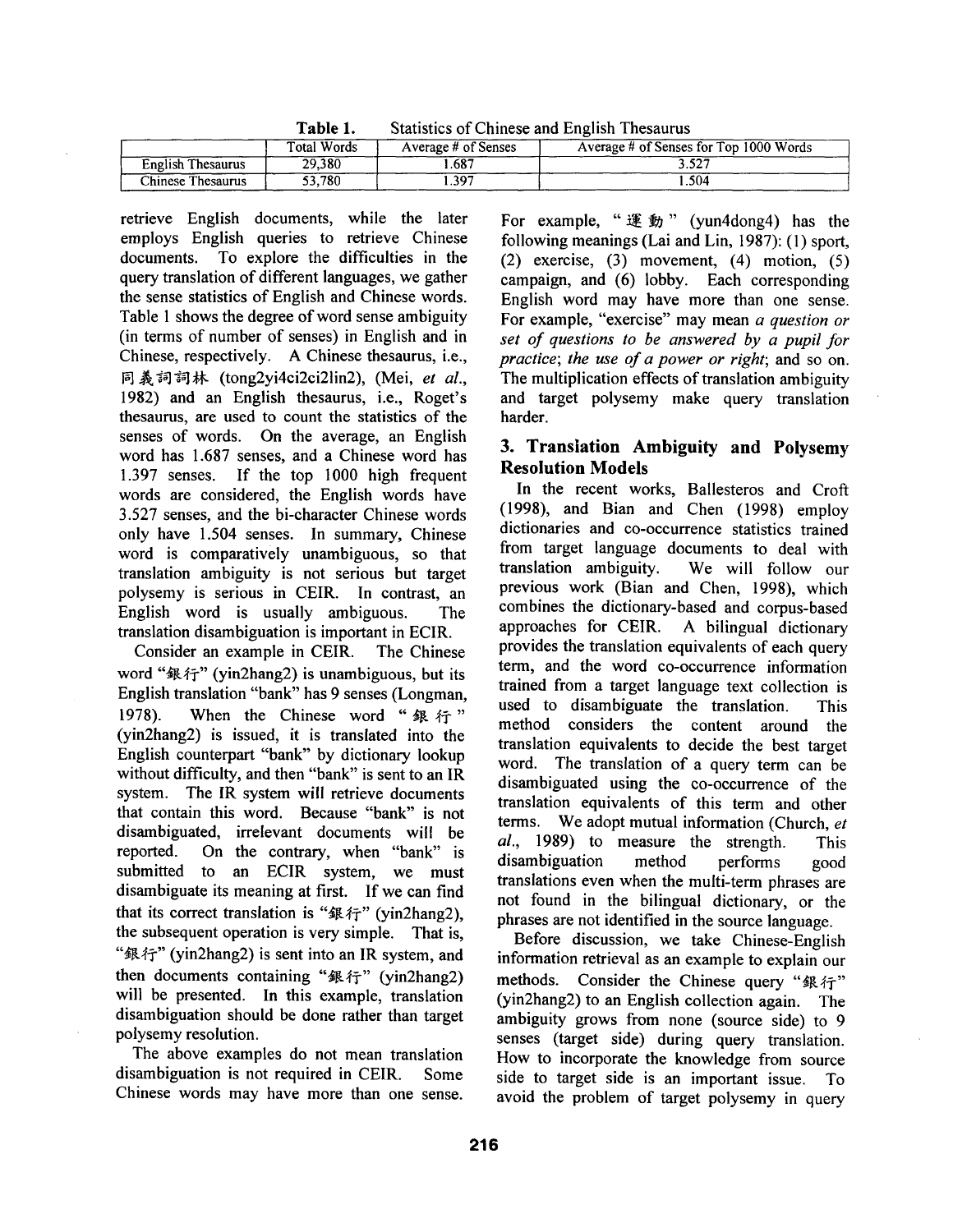translation, we have to restrict the use of a target word by augmenting some other words that usually co-occur with it. That is, we have to make a context for the target word. In our method, the contextual information is derived from the source word.

We collect the frequently accompanying nouns and verbs for each word in a Chinese corpus. Those words that co-occur with a given word within a window are selected. The word association strength of a word and its accompanying words is measured by mutual information. For each word C in a Chinese query, we augment it with a sequence of Chinese words trained in the above way. Let these words be  $CW_1$ ,  $CW_2$ , ..., and  $CW_m$ . Assume the corresponding English translations of C,  $CW_1$ ,  $CW_2$ , ..., and  $CW_m$  are E,  $EW_1$ ,  $EW_2$ , ..., and  $EW_m$ , respectively.  $EW_1$ ,  $EW_2$ , ..., and  $EW_m$  form an *augmented translation restriction* of E for C. In other words, the list  $(E, EW_1, EW_2, ..., EW_m)$  is called an *augmented translation result* for C.  $EW_1$ ,  $EW_2$ , ..., and  $EW_m$  are a *pseudo English context* produced from Chinese side. Consider the Chinese word " $\mathcal{R}$  #  $\mathcal{R}$ " (vin2hang2). Some strongly co-related Chinese words in ROCLING balanced corpus (Huang, et al., 1995) are: "貼現" (tie 1 xian 4), "領出" (ling3chu 1), "里昂" (li3ang2), "押匯" (ya1hui4), "匯 兑" (hui4dui4), *etc.* Thus the augmented translation restriction of "bank" is (rebate, show out, Lyons, negotiate, transfer, ...).

Unfortunately, the query translation is not so simple. A word C in a query Q may be ambiguous. Besides, the accompanying words  $CW_i$ ;  $(1 \le i \le m)$  trained from Chinese corpus may be translated into more than one English word. An augmented translation restriction may add erroneous patterns when a word in a restriction has more than one sense. Thus we devise several models to discuss the effects of augmented restrictions. Figure 1 shows the different models and the model refinement procedure. A Chinese query may go through translation ambiguity resolution module (left-to-right), target polysemy resolution module (top-down), or both (i.e., these two modules are integrated at the right corner). In the following, we will show how each module is operated independently, and how the two modules are combined.

For a Chinese query which is composed of  $n$ words  $C_1, C_2, \ldots, C_n$ , find the corresponding English translation equivalents in a Chinese-English bilingual dictionary. To discuss the propagation errors from translation ambiguity resolution part in the experiments, we consider the following two alternatives:

(a) select all (do-nothing)

The strategy does nothing on the translation disambiguation. All the English translation equivalents for the *n* Chinese words are selected, and are submitted to a monolingual information retrieval system.

(b) co-occurrence model (Co-Model)

We adopt the strategy discussed previously for translation disambiguation (Bian and Chen, 1998). This method considers the content around the English translation equivalents to decide the best target equivalent.

For target polysemy resolution part in Figure 1, we also consider two alternatives. In the first alternative (called A model), we augment restrictions to all the words no matter whether they are ambiguous or not. In the second alternative (called U model), we neglect those Cs that have more than one English translation. Assume  $C_{\sigma(1)}$ ,  $C_{\sigma(2)}$ , ...,  $C_{\sigma(p)}$  ( $p \le n$ ) have only one English translation. The restrictions are augmented to  $C_{\sigma(1)}$ ,  $C_{\sigma(2)}$ , ...,  $C_{\sigma(p)}$  only. We apply the above corpus-based method to find the restriction for each English word selected by the translation ambiguity resolution model. Recall that the restrictions are derived from Chinese corpus. The accompanying words trained from Chinese corpus may be translated into more than one English word. Here, the translation ambiguity may occur when translating the restrictions. Three alternatives are considered. In U1 (or A1) model, the terms without ambiguity, i.e., Chinese and English words are one-to-one correspondent in a Chinese-English bilingual dictionary, are added. In UT (or AT) model, the terms with the same parts of speech (POSes) are added. That is, POS is used to select English word. In UTT (or ATT) model, we use mutual information to select top 10 accompanying terms of a Chinese query word, and POS is used to obtain the augmented translation restriction.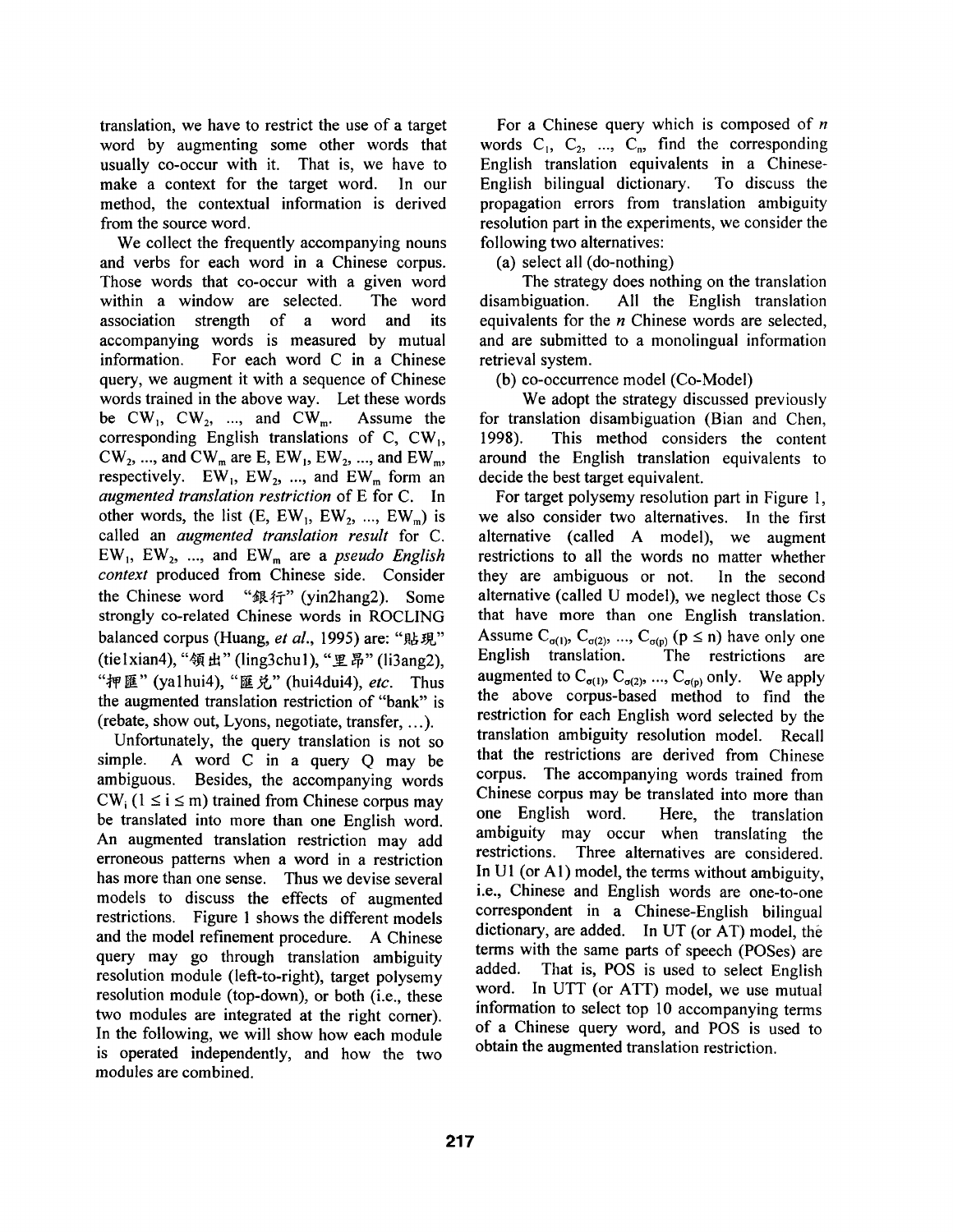

Figure 1. Models for Translation Ambiguity and Target Polysemy Resolution

In the above treatment, a word  $C_i$  in a query Q is translated into  $(E_i, EW_{i1}, EW_{i2}, ..., EW_{imi})$ .  $E_i$ is selected by Co-Model, and  $EW_{i1}$ ,  $EW_{i2}$ , ..., EWimi are augmented by different target polysemy resolution models. Intuitively,  $E_i$ , EW<sub>i1</sub>, EW<sub>i2</sub>, ...,  $EW_{\text{ini}}$  should have different weights. E<sub>i</sub> is assigned a higher weight, and the words  $EW_{ii}$ ,  $EW_{i2}$ , ...,  $E_{imi}$  in the restriction are assigned lower weights. They are determined by the following formula, where *n* is number of words in Q and  $m_k$ is the number of words in a restriction for  $E_k$ .

$$
\begin{aligned} \text{weight}(E_i) &= \frac{1}{n+1} \\ \text{weight}(EW_{ij}) &= \frac{1}{(n+1)^* \sum_{k=1}^n m_k} \end{aligned}
$$

Thus six new models, i.e., A1W, ATW, ATTW, U1W, UTW and UTTW, are derived. Finally, we apply Co-model again to disambiguate the pseudo contexts and devise six new models (A1WCO, ATWCO, ATTWCO, U1WCO,

UTWCO, and UTTWCO). In these six models, only one restriction word will be selected from the words  $EW_{i1}$ ,  $EW_{i2}$ , ...,  $EW_{imi}$  via disambiguation with other restrictions.

#### **4. Experimental Results**

To evaluate the above models, we employ TREC-6 text collection, TREC topics 301-350 (Harman, 1997), and Smart information retrieval system (Salton and Buckley, 1988). The text collection contains 556,077 documents, and is about 2.2G bytes. Because the goal is to evaluate the performance of Chinese-English information retrieval on different models, we translate the 50 English queries into Chinese by human. The topic 332 is considered as an example in the following. The original English version and the human-translated Chinese version are shown. A TREC topic is composed of several fields. Tags <num>, <title>, <des>, and <narr> denote topic number, title, description, and narrative fields. Narrative provides a complete description of document relevance for the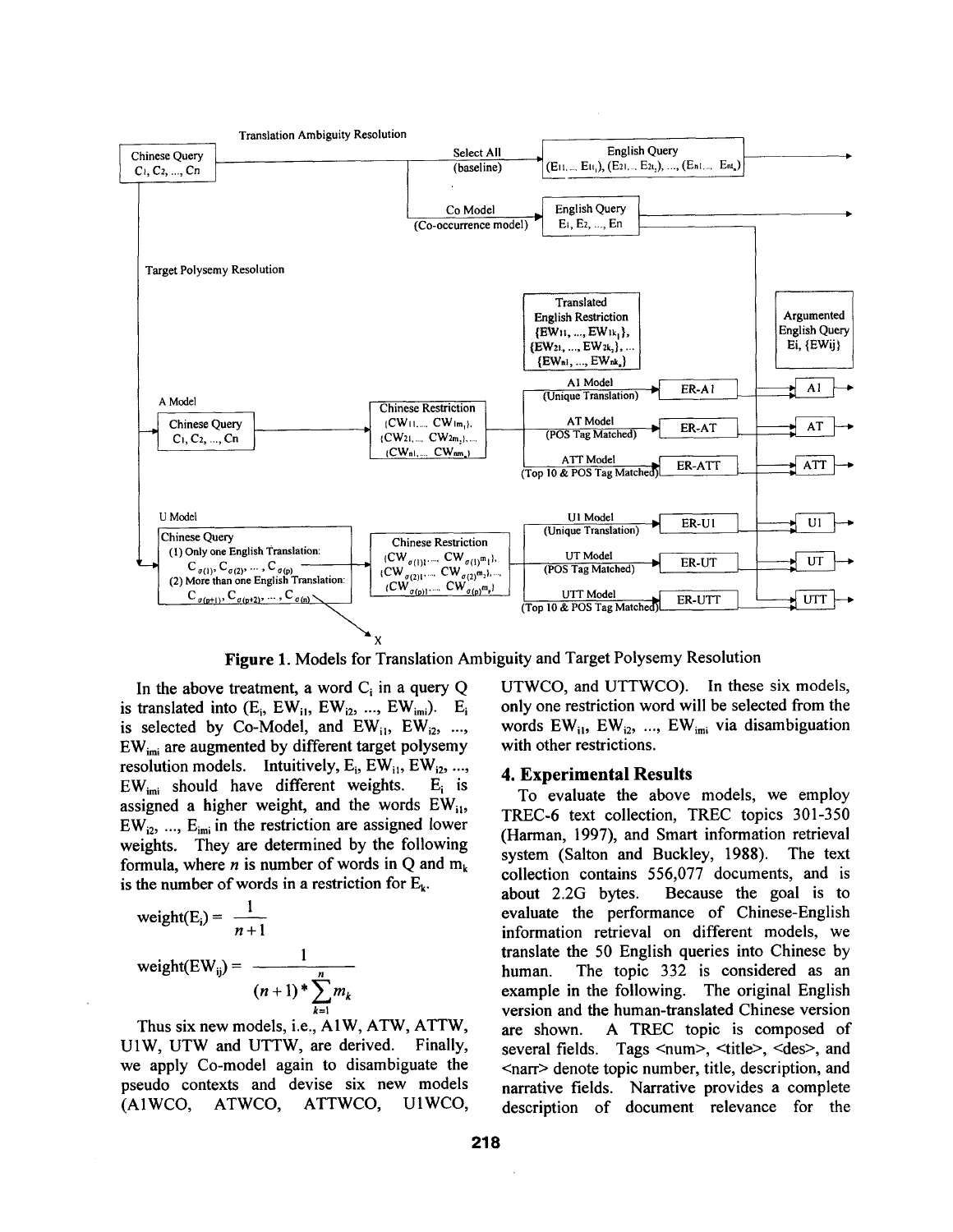assessors. In our experiments, only the fields of title and description are used to generate queries.

 $<sub>top</sub>$ </sub>

<num> Number: 332

<title> Income Tax Evasion

<desc> Description:

This query is looking for investigations that have targeted evaders of U.S. income tax.

<narr> Narrative:

A relevant document would mention investigations either in the U.S. or abroad of people suspected of evading U.S. income tax laws. Of particular interest are investigations involving revenue from illegal activities, as a strategy to bring known or suspected criminals to justice.  $<$ /top>

<top> <num> Number: 332 <C-title> 逃漏所得税。

<C-desc> Description:

這個查詢要找出針對美國所得稅逃漏稅者的調查。 *<C-narr>* Narrative:

相關文件提到對美國國内或國外有逃漏美國所得税 企圖的人的調查。對於來自非法活動的收入的税收, 這是一種把罪犯訴諸正法的另一種方法。  $<$ /top>

Totally, there are 1,017 words (557 distinct words) in the title and description fields of the 50 translated TREC topics. Among these, 401 words have unique translations and 616 words have multiple translation equivalents in our Chinese-English bilingual dictionary. Table 2 shows the degree of word sense ambiguity in English and in Chinese, respectively. On the average, an English query term has 2.976 senses, and a Chinese query term has 1.828 senses only.

In our experiments, LOB corpus is employed to train the co-occurrence statistics for translation ambiguity resolution, and ROCLING balanced corpus (Huang, *et al.,* 1995) is employed to train the restrictions for target polysemy resolution. The mutual information tables are trained using a window size 3 for adjacent words.

Table 3 shows the query translation of TREC topic 332. For the sake of space, only title field is shown. In Table  $3(a)$ , the first two rows list the original English query and the Chinese query. Rows 3 and 4 demonstrate the English translation by select-all model and co-occurrence model by resolving translation ambiguity only. Table 3(b)

shows the augmented translation results using different models. Here, both translation ambiguity and target polysemy are resolved. The following lists the selected restrictions in A1 model.

逃漏(evasion): 税捐 N (N: poundage), 租税 N (N: scot), 過止 V (V: stay)

所得(income): 限額 N(N: quota)

税(tax): 逃漏 V (N: evasion), 附加税\_N (N:surtax), 盈 餘 N(N: surplus), 營業税 N(N: sales tax)

Augmented translation restrictions (poundage, scot, stay), (quota), and (evasion, surtax, surplus, sales tax) are added to "evasion", "income", and "tax", respectively. From Longman dictionary, we know there are 3 senses, 1 sense, and 2 senses for "evasion", "income", and "tax", respectively. Augmented restrictions are used to deal with target polysemy problem. Compared with A1 model, only "evasion" is augmented with a translation restriction in U1 model. This is because " $#$   $#$   $"$  (tao2luo4) has only one translation and "所得" (suo3de2) and "税" (sui4) have more than one translation. Similarly, the augmented translation restrictions are omitted in the other U-models. Now we consider AT model. The Chinese restrictions, which have the matching POSes, are listed below:

税捐  $N(N:$  poundage), 租税  $N(N:$  scot), 過止  $V$  (V: stay), 税 N (N: droit, duty, geld, tax), 關税 N (N: custom, douane, tariff), 逃避 V (V: avoid, elude, wangle, welch, welsh; N: avoidance, elusion, evasion, evasiveness, miss, runaround, shirk, skulk),  $x \not\in \mathbb{R}$  V (V: contravene, infract, infringe; N: contravention, infraction, infringement, sin, violation)

~" ~- **(income):** 

課\_V (V: impose; N: division), 課税\_V (V: assess, put, tax; N: imposition, taxation), 瑞士人\_N (N: Swiss, Switzer), 减去 V (V: minus, subtract), 限額 N (N: quota), 國民\_N (N: commonwealth, folk, land, nation, nationality, son, subject)

### (tax):

附加税\_N (N: surtax), 盈餘\_N (N: surplus), 營業税  $N$  (N: sales tax),  $\frac{R}{r}$  V (V: abase, alight, debase, descend), 高 N (N: altitude, loftiness, tallness; ADJ: high; ADV: loftily),  $\hat{\mathcal{F}}_V$  (V: comprise, comprize, embrace, encompass),  $\hat{\mathcal{F}}$  V (V: compete, emulate, vie; N: conflict, contention, duel, strife)

| <b>Statistics of TREC Topics 301-350</b> | Table 2. |  |  |  |  |
|------------------------------------------|----------|--|--|--|--|
|------------------------------------------|----------|--|--|--|--|

|                                 | # of Distinct Words                     | Average # of Senses |
|---------------------------------|-----------------------------------------|---------------------|
| Original English Topics         | 500 (370 words found in our dictionary) | 2.976               |
| Human-translated Chinese Topics | 557 (389 words found in our dictionary) | .828                |

选漏 (evasion):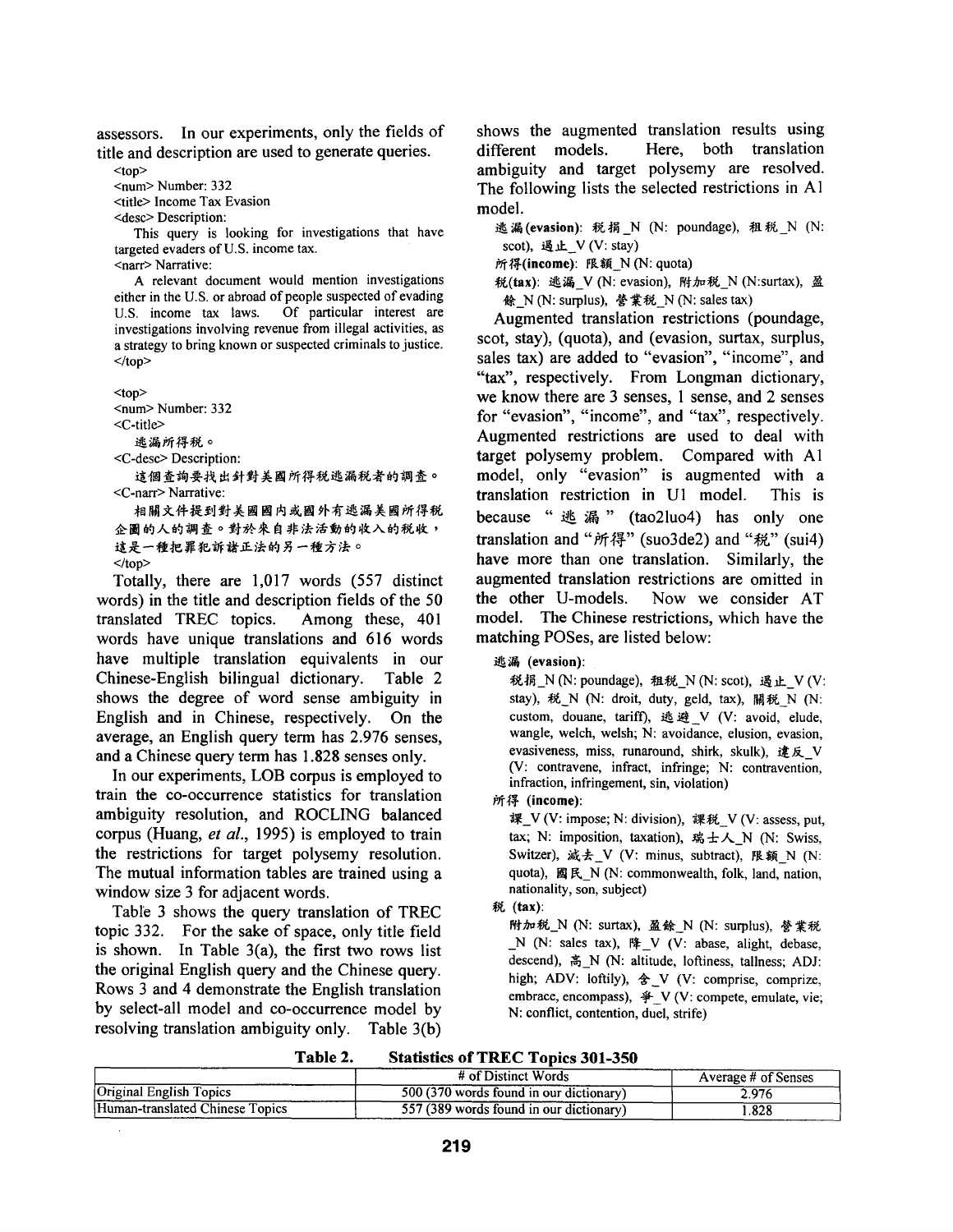|  | Table 3. Query Translation of Title Field of TREC Topic 332 |  |  |
|--|-------------------------------------------------------------|--|--|
|--|-------------------------------------------------------------|--|--|

| $\mathbf{a}$ , resourcing manoment mongone, only                                                                                                                                                                                                                                                                                                                               |                                                                                                                                                                        |                                                                                                       |  |  |  |  |
|--------------------------------------------------------------------------------------------------------------------------------------------------------------------------------------------------------------------------------------------------------------------------------------------------------------------------------------------------------------------------------|------------------------------------------------------------------------------------------------------------------------------------------------------------------------|-------------------------------------------------------------------------------------------------------|--|--|--|--|
| original English query                                                                                                                                                                                                                                                                                                                                                         |                                                                                                                                                                        | income tax evasion                                                                                    |  |  |  |  |
| Chinese translation by human                                                                                                                                                                                                                                                                                                                                                   |                                                                                                                                                                        | 逃漏 (tao2luo4) 所得 (suo3de2) 税 (sui4)                                                                   |  |  |  |  |
| by select all model                                                                                                                                                                                                                                                                                                                                                            |                                                                                                                                                                        | (evasion), (earning, finance, income, taking), (droit, duty, geld, tax)                               |  |  |  |  |
| by co-occurrence model                                                                                                                                                                                                                                                                                                                                                         |                                                                                                                                                                        | evasion, income, tax                                                                                  |  |  |  |  |
|                                                                                                                                                                                                                                                                                                                                                                                |                                                                                                                                                                        | (b) Resolving both Translation Ambiguity and Target Polysemy                                          |  |  |  |  |
| by A1 model                                                                                                                                                                                                                                                                                                                                                                    |                                                                                                                                                                        | (evasion, poundage, scot, stay), (income, quota),                                                     |  |  |  |  |
|                                                                                                                                                                                                                                                                                                                                                                                |                                                                                                                                                                        | (tax, evasion, surtax, surplus, sales tax)                                                            |  |  |  |  |
| by U1 model                                                                                                                                                                                                                                                                                                                                                                    | (evasion, poundage, scot, stay), (income), (tax)                                                                                                                       |                                                                                                       |  |  |  |  |
| by AT model<br>welch, welsh; contravene, infract, infringe), (income; impose; assess, put, tax; Swiss, Switzer; minus,<br>subtract; quota; commonwealth, folk, land, nation, nationality, son, subject),<br>(tax; surtax; surplus; sales tax; abase, alight, debase, descend; altitude, loftiness, tallness; comprise,<br>comprize, embrace, encompass; compete, emulate, vie) |                                                                                                                                                                        | (evasion; poundage; scot; stay; droit, duty, geld, tax; custom, douane, tariff; avoid, elude, wangle, |  |  |  |  |
| by UT model                                                                                                                                                                                                                                                                                                                                                                    | (evasion; poundage, scot, stay, droit, duty, geld, tax, custom, douane, tariff, avoid, elude, wangle, welch,<br>welsh, contravene, infract, infringe), (income), (tax) |                                                                                                       |  |  |  |  |
| by ATT model                                                                                                                                                                                                                                                                                                                                                                   |                                                                                                                                                                        | (evasion, poundage, scot, stay, droit, duty, geld, tax, custom, douane, tariff), (income), (tax)      |  |  |  |  |
| by UTT model                                                                                                                                                                                                                                                                                                                                                                   |                                                                                                                                                                        | (evasion, poundage, scot, stay, droit, duty, geld, tax, custom, douane, tariff), (income), (tax)      |  |  |  |  |
| by ATWCO model                                                                                                                                                                                                                                                                                                                                                                 | (evasion, tax), (income, land), (tax, surtax)                                                                                                                          |                                                                                                       |  |  |  |  |
| by UTWCO model                                                                                                                                                                                                                                                                                                                                                                 |                                                                                                                                                                        |                                                                                                       |  |  |  |  |
|                                                                                                                                                                                                                                                                                                                                                                                | (evasion, poundage), (income), (tax)                                                                                                                                   |                                                                                                       |  |  |  |  |
| by ATTWCO model                                                                                                                                                                                                                                                                                                                                                                |                                                                                                                                                                        | (evasion, tax), (income), (tax)                                                                       |  |  |  |  |
| by UTTWCO model<br>(evasion, poundage), (income), (tax)                                                                                                                                                                                                                                                                                                                        |                                                                                                                                                                        |                                                                                                       |  |  |  |  |

|--|

Those English words whose POSes are the same as the corresponding Chinese restrictions are selected as augmented translation restriction. For example, the translation of " $#$  $#$ " V (tao2bi4) has two possible POSes, i.e., V and N, so only "avoid", "elude", "wangle", "welch", and "welsh" are chosen. The other terms are added in the similar way. Recall that we use mutual information to select the top 10 accompanying terms of a Chinese query term in ATT model. The  $5<sup>th</sup>$  row shows that the augmented translation restrictions for "所得" (suo3de2) and "税" (sui4) are removed because their top 10 Chinese accompanying terms do not have English translations of the same POSes. Finally, we consider ATWCO model. The words "tax", "land", and "surtax" are selected from the three lists in  $3<sup>rd</sup>$  row of Table 3(b) respectively, by using word co-occurrences.

Figure 2 shows the number of relevant documents on the top 1000 retrieved documents for Topics 332 and 337. The performances are stable in all of the +weight (W) models and the enhanced CO restriction (WCO) models, even there are different number of words in translation restrictions. Especially, the enhanced CO restriction models add at most one translated restriction word for each query term. They can achieve the similar performance to those models that add more translated restriction words. Surprisingly, the augmented translation results may perform better than the monolingual retrieval. Topic 337 in Figure 2 is an example.

Table 4 shows the overall performance of 18 different models for 50 topics. Eleven-point average precision on the top 1000 retrieved documents is adopted to measure the performance of all the experiments. The monolingual information retrieval, i.e., the original English queries to English text collection, is regarded as a baseline model. The performance is 0.1459 under the specified environment. The select-all model, i.e., all the translation equivalents are passed without disambiguation, has 0.0652 average precision. About 44.69% of the performance of the monolingual information retrieval is achieved. When co-occurrence model is employed to resolve translation ambiguity, 0.0831 average precision (56.96% of monolingual information retrieval) is reported. Compared to do-nothing model, the performance is 27.45% increase.

Now we consider the treatment of translation ambiguity and target polysemy together. Augmented restrictions are formed in A1, AT, ATT, U1, UT and UTT models, however, their performances are worse than Co-model (translation disambiguation only). The major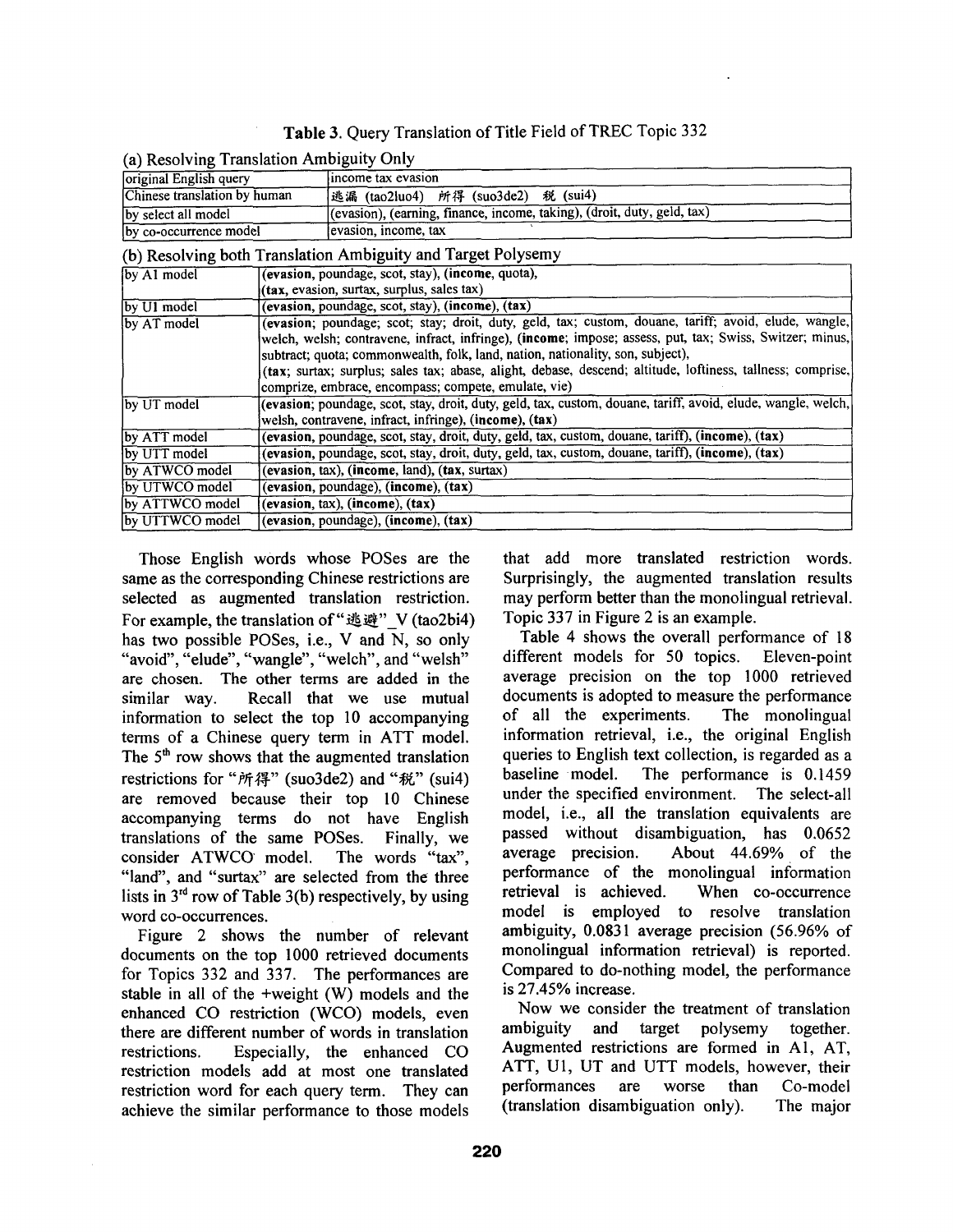

Figure 2. The Retrieved Performances of Topics 332 and 337

Table 4. Performance of Different Models (11-point Average Precision)

| Monolingual<br>IR | Resolving<br><b>Translation Ambiguity</b> |                                                                  | Resolving<br>Translation Ambiguity and Target Polysemy |                                                                  |                       |                       |                       |                       |
|-------------------|-------------------------------------------|------------------------------------------------------------------|--------------------------------------------------------|------------------------------------------------------------------|-----------------------|-----------------------|-----------------------|-----------------------|
|                   | English<br>Select                         |                                                                  | Unambiguous Words                                      |                                                                  | All Words             |                       |                       |                       |
|                   | All                                       | Co Model                                                         | U1                                                     | UT                                                               | <b>UTT</b>            | A1                    | AT                    | <b>ATT</b>            |
| 0.1459            |                                           | 0.0831<br>$(56.96\%)$                                            | 0.0797<br>$(54.63\%)$                                  | 0.0574<br>$(39.34\%)$                                            | 0.0709<br>(48.59%)    | 0.0674<br>$(46.20\%)$ | 0.0419<br>(28.72%)    | 0.0660<br>$(45.24\%)$ |
|                   | 0.0652<br>(44.69%)                        |                                                                  | $+$ Weight                                             |                                                                  |                       | $+$ Weight            |                       |                       |
|                   |                                           |                                                                  | U1W                                                    | UTW.                                                             | <b>UTTW</b>           | A1W                   | <b>ATW</b>            | <b>ATTW</b>           |
|                   |                                           |                                                                  | 0.0916                                                 | 0.0915                                                           | 0.0914                | 0.0914                | 0.0913                | 0.0914                |
|                   |                                           |                                                                  | (62.78%)                                               | $(62.71\%)$                                                      | $(62.65\%)$           | $(62.65\%)$           | $(62.58\%)$           | $(62.65\%)$           |
|                   |                                           | + Weight, English Co Model for<br><b>Restriction Translation</b> |                                                        | + Weight, English Co Model for<br><b>Restriction Translation</b> |                       |                       |                       |                       |
|                   |                                           |                                                                  | U1WCO                                                  | <b>UTWCO</b>                                                     | <b>UTTWCO</b>         | A1WCO                 | <b>ATWCO</b>          | <b>ATTWCO</b>         |
|                   |                                           |                                                                  | 0.0918<br>$(62.92\%)$                                  | 0.0917<br>$(62.85\%)$                                            | 0.0915<br>$(62.71\%)$ | 0.0917<br>$(62.85\%)$ | 0.0917<br>$(62.85\%)$ | 0.0915<br>$(62.71\%)$ |

reason is the restrictions may introduce errors. That can be found from the fact that models U1, UT, and UTT are better than A1, AT, and ATT. Because the translation of restriction from source language (Chinese) to target language (English) has the translation ambiguity problem, the models (U1 and A1) introduce the unambiguous restriction terms and perform better than other models. Controlled augmentation shows higher performance than uncontrolled augmentation.

When different weights are assigned to the original English translation and the augmented restrictions, all the models are improved significantly. The performances of A1W, ATW, ATTW, U1W, UTW, and UTTW are about 10.11% addition to the model for translation disambiguation only. Of these models, the performance change from model AT to model ATW is drastic, i.e., from 0.0419 (28.72%) to 0.0913 (62.58%). It tells us the original English translation plays a major role, but the augmented restriction still has a significant effect on the performance.

We know that restriction for each English translation presents a pseudo English context. Thus we apply the co-occurrence model again on the pseudo English contexts. The performances are increased a little. These models add at most one translated restriction word for each query term, but their performances are better than those models that adding more translated restriction words. It tells us that a good translated restriction word for each query term is enough for resolving target polysemy problem. U1WCO, which is the best in these experiments, gains 62.92% of monolingual information retrieval, and 40.80% increase to the do-nothing model (selectall).